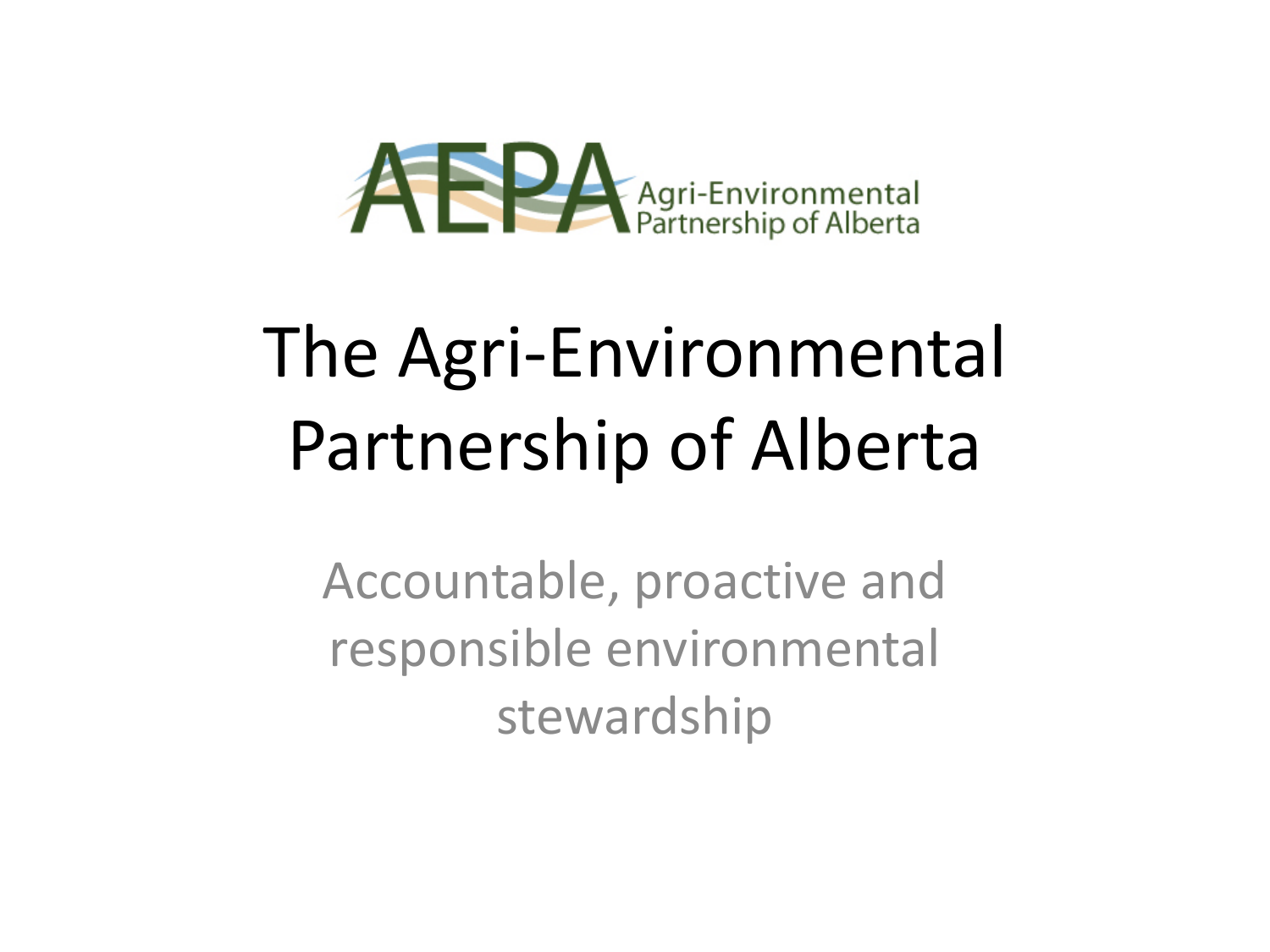# **Who We Are**

- A partnership of government, industry and public stakeholders
- Established in 2008 to proactively address agri-environmental issues
- A consensus-based forum for discussion of agri-environmental policy issues
- A unified voice providing advice and input into policy development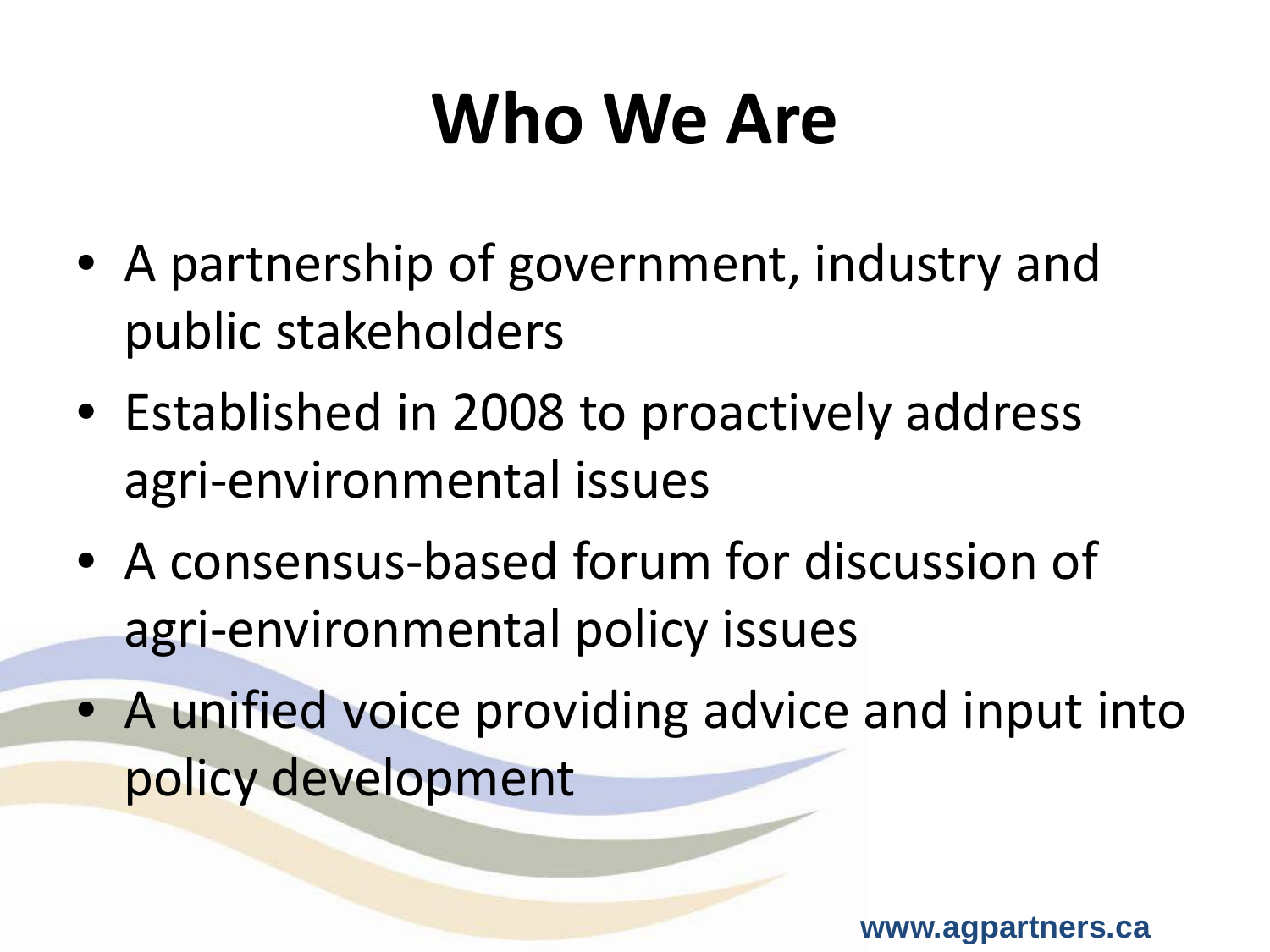## **Our Purpose**

### **Vision**

Alberta's agriculture industry is profitable, accountable and recognized for its pro-active, responsible environmental stewardship.

### **Mission**

The AEPA is an inclusive, multi-stakeholder partnership of government, industry and public stakeholders working together to proactively address agri-environmental issues from a policy perspective.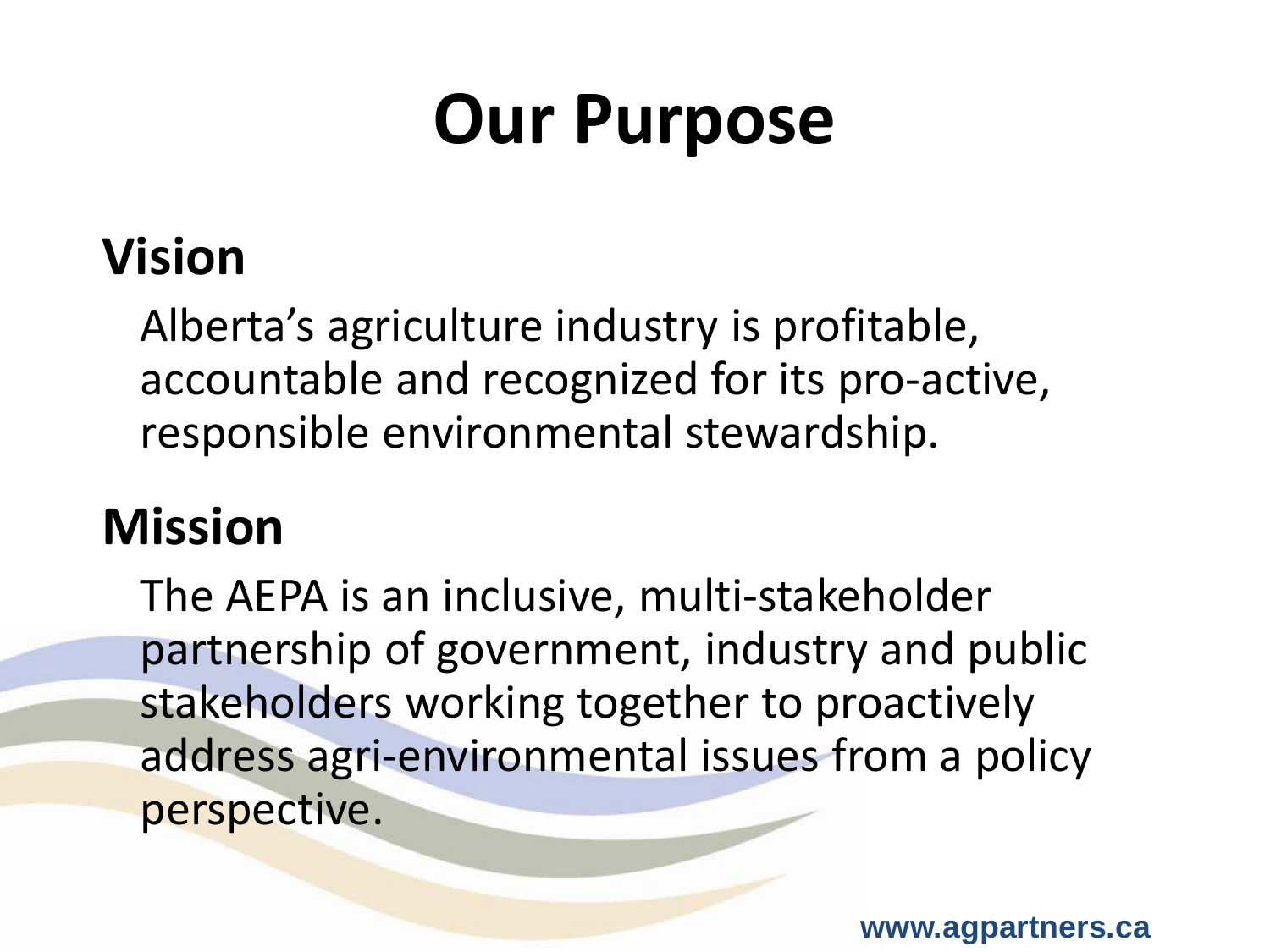## **Our Partners**

- Livestock Industry Groups
- Cropping Industry Groups
- Environmental Non-Government Organizations
- Government
- Others

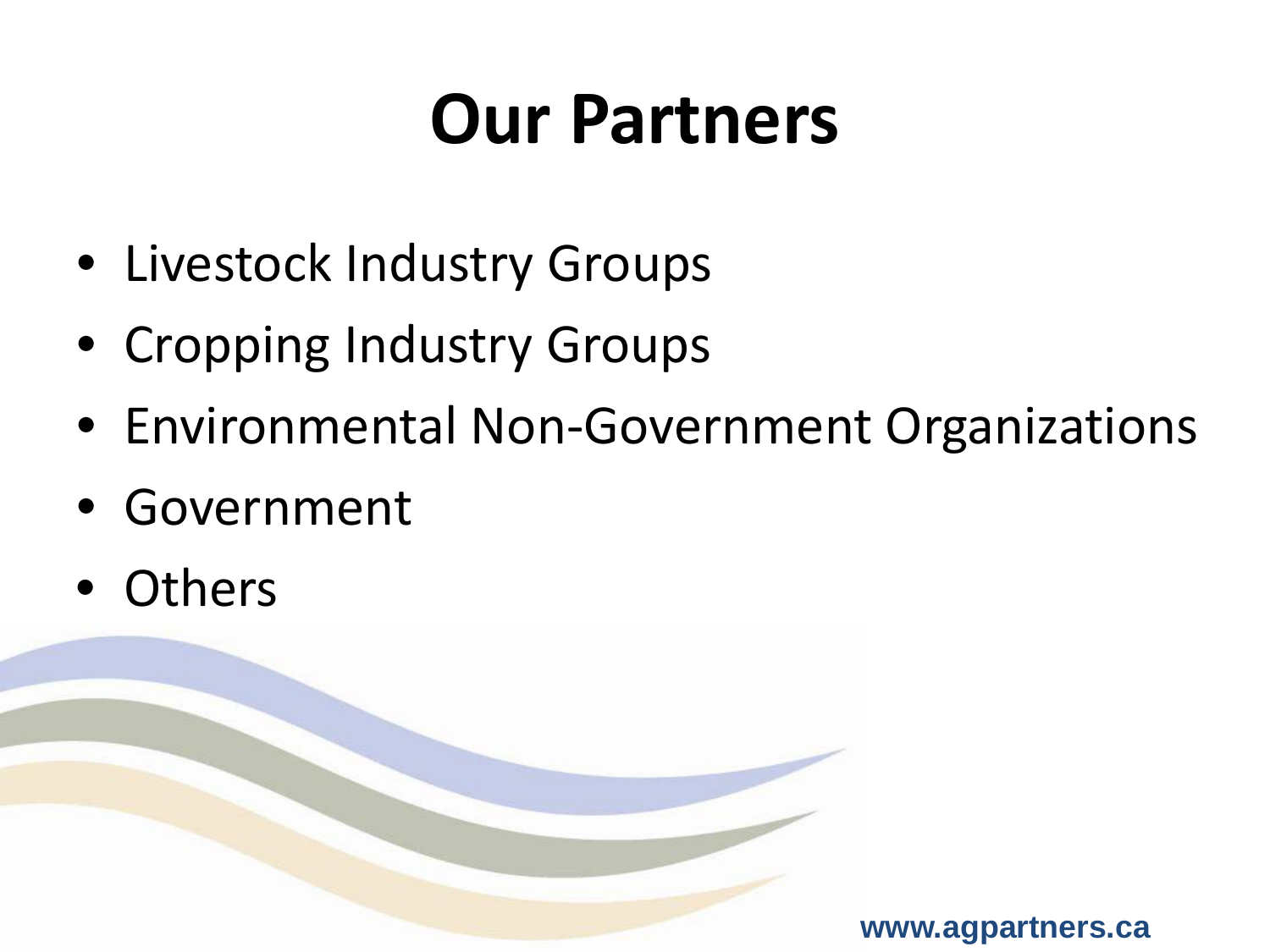## **What We Do**

#### Strategic Priorities

- Engage in land-use, water, and agri-environmental policy development.
- Provide policy input on innovations and business models that will help the agriculture industry achieve AEPA desired outcomes.
- Engage and build understanding among our partners to enable the agriculture industry to be a credible contributor to agri-environmental policy development.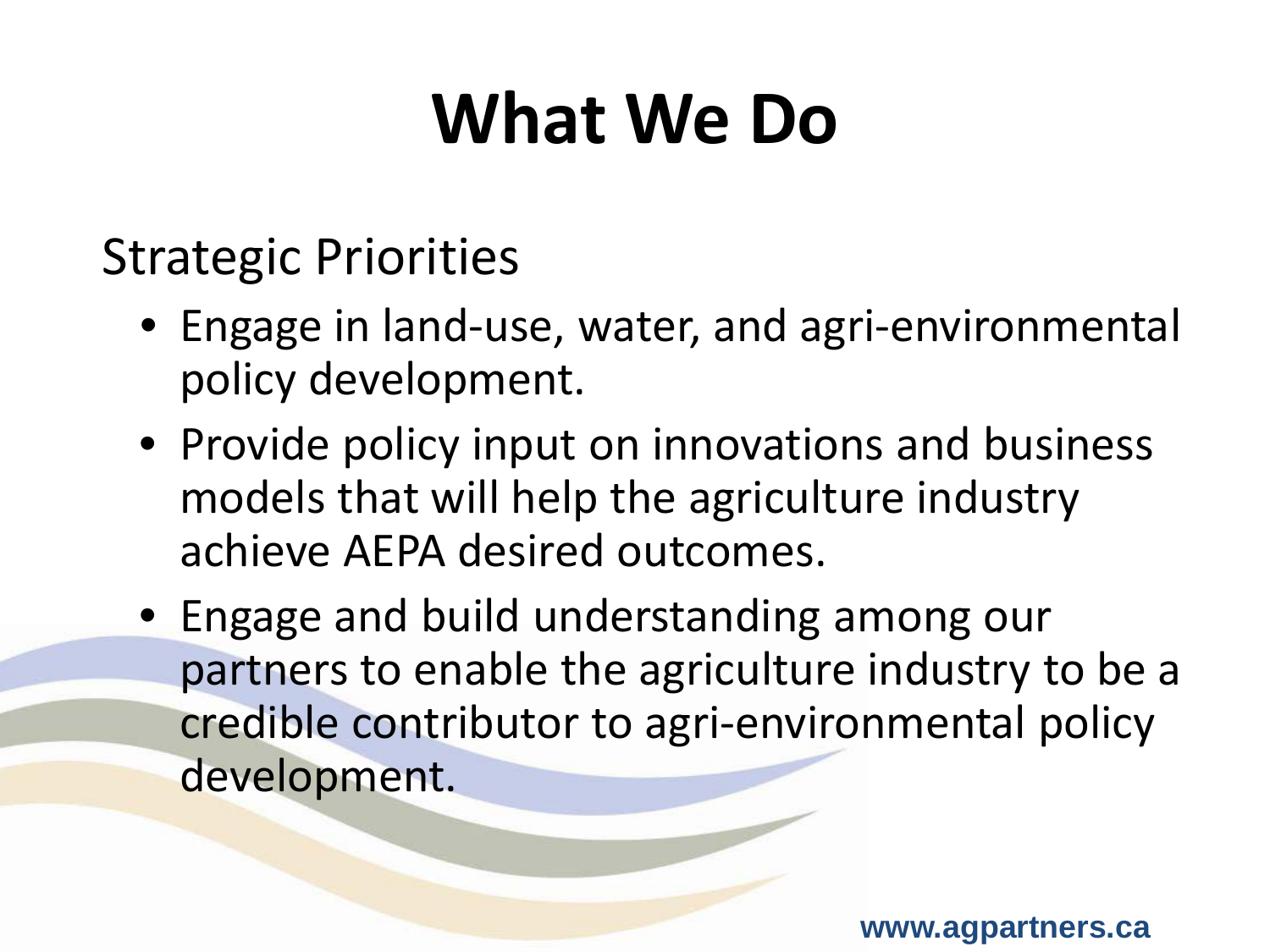# **How We Work**

- Regular Board meetings and supporting committees
- Project teams
- Forums and topical workshops
- Other publications, communications and outreach efforts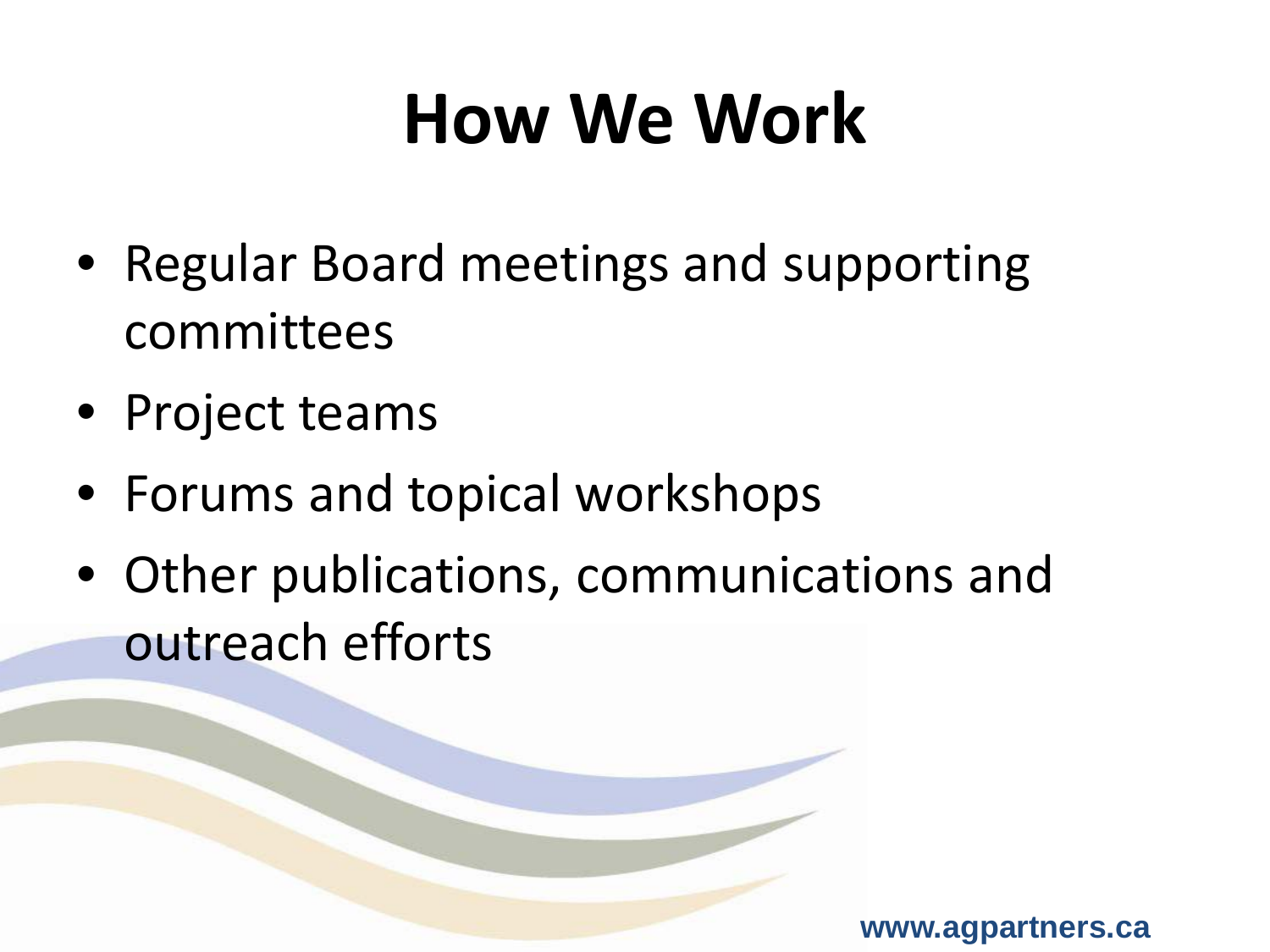### **Land-use Framework Advisory Team**

• Developed key messages on priority land-use planning issues

#### **Overarching AEPA Land-Use Planning Key Message**

Early and continued engagement with policy makers is critical to ensure agricultural interests are reflected in Alberta's land-use planning. It is important to fully understand the impacts of topics such as cumulative effects management, water quality and quantity, and ecosystem services on the agriculture industry. The desired outcome of land-use planning is for the industry to have the ability to expand and operate in an economically, environmentally and socially sustainable manner.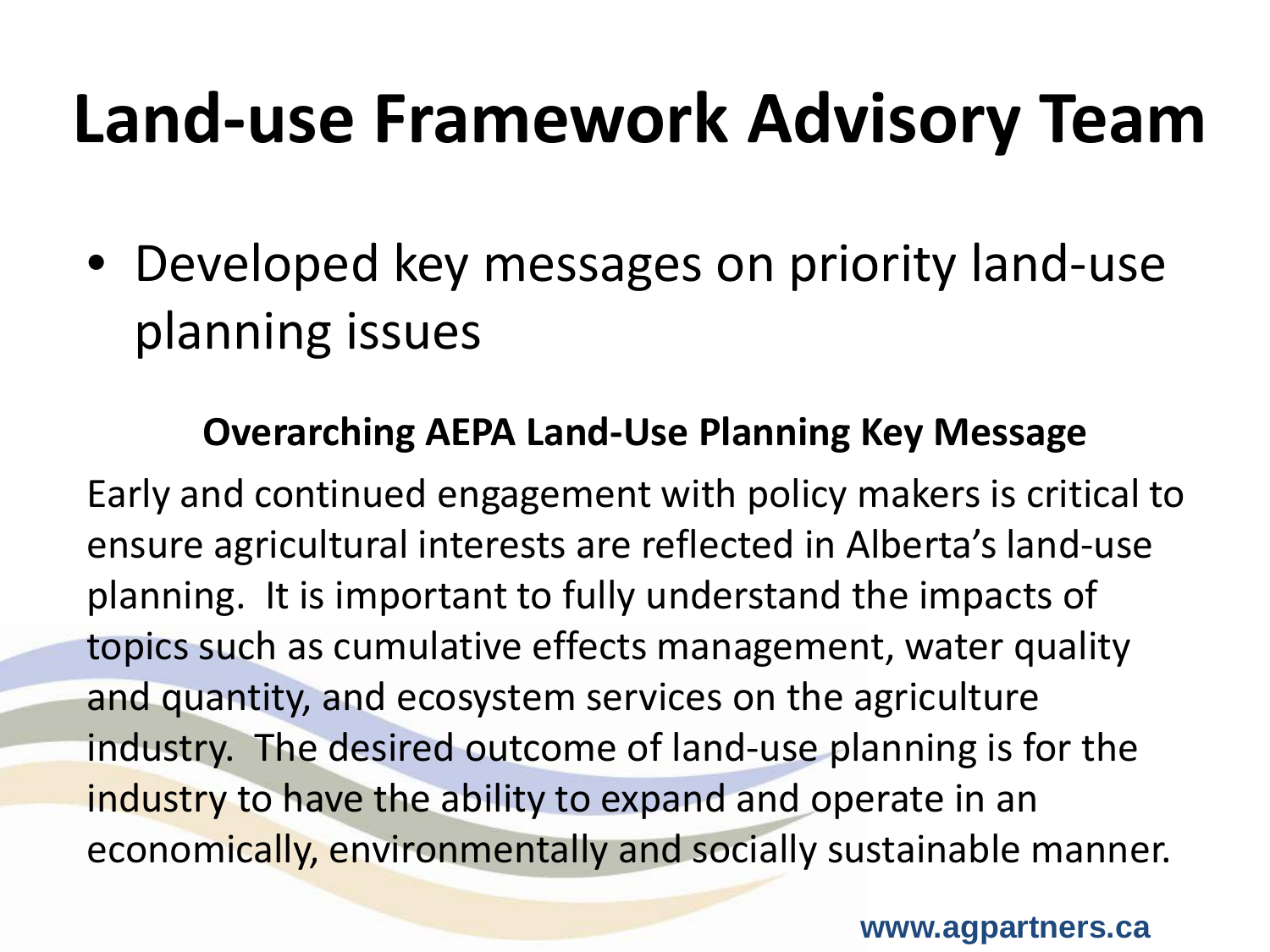# **Expected Land-use Planning Outcomes**

- The agriculture industry supports good stewardship practices (land, water, air, and biodiversity) to reduce agriculture's impacts on the environment.
- The agriculture industry should be able to expand and operate in an environmentally, economically, and socially sustainable manner.
- Land-use plans and management frameworks that encourage or require agriculture practice change should not create a cost burden for agriculture producers.
- Achieving management framework objectives requires realistic timelines for implementation by the agriculture industry.
- Education, awareness, and incentives should be available to assist the agriculture industry in achieving environmental outcomes.
- Emerging agricultural opportunities should be encouraged by the Government of Alberta through research, education, and policy implementation.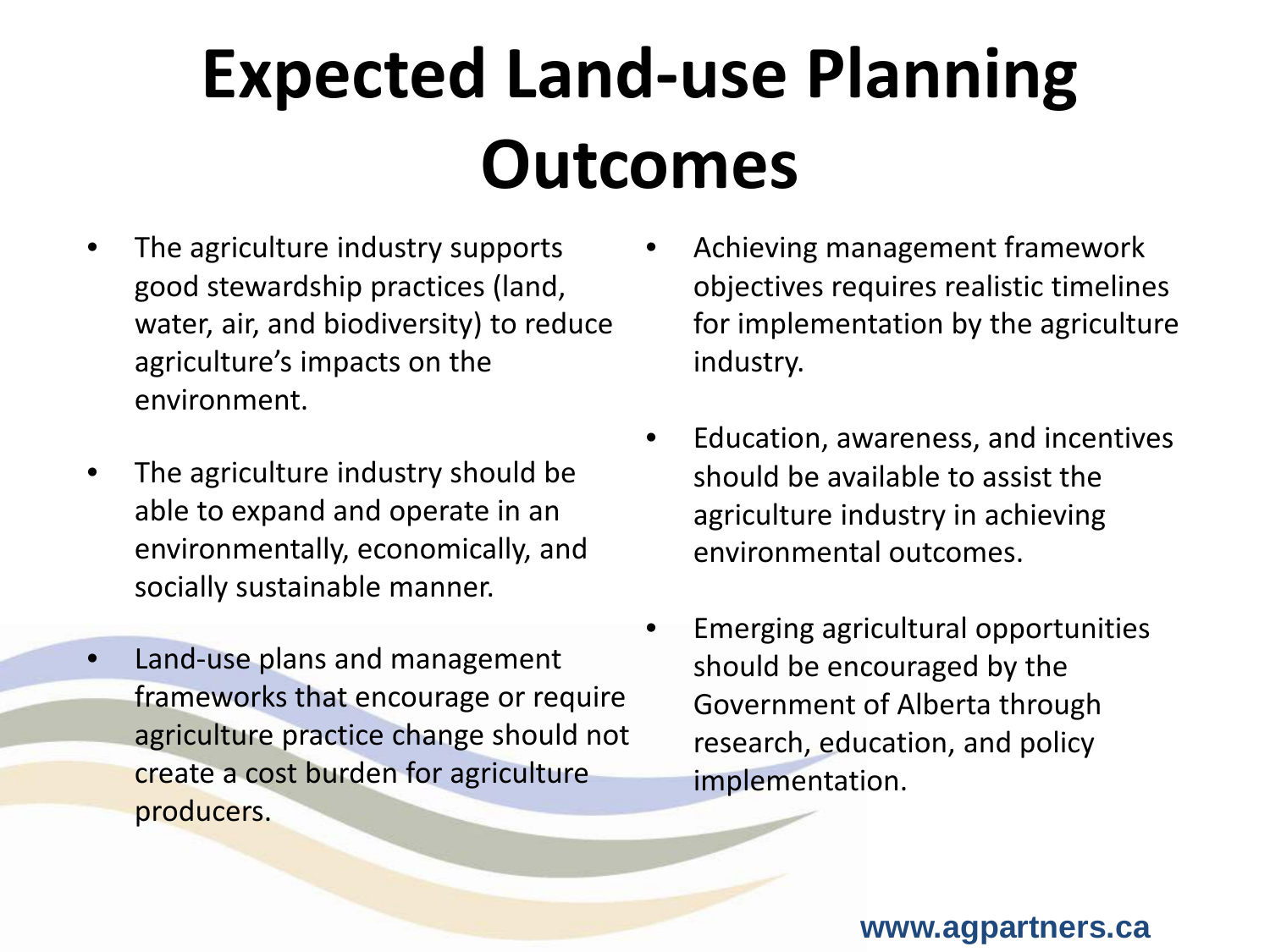## **Cumulative Effects Management**

- Management frameworks should be thoroughly assessed for unintended consequences to agriculture such as potential loss of industry competitiveness.
- Management frameworks need to be clear about the management actions required by the agriculture industry.
- To remain economically viable, the agriculture industry will require time to develop the capacity to effectively respond to management framework objectives. Improvements will be incremental with measureable change occurring over the longer term.
- Education, awareness, and incentives to encourage the adoption of cumulative effects management practices are preferred by the agriculture industry rather than a regulatory approach.
- Management frameworks for air and water must differentiate between how point and non-point source pollution releases are managed.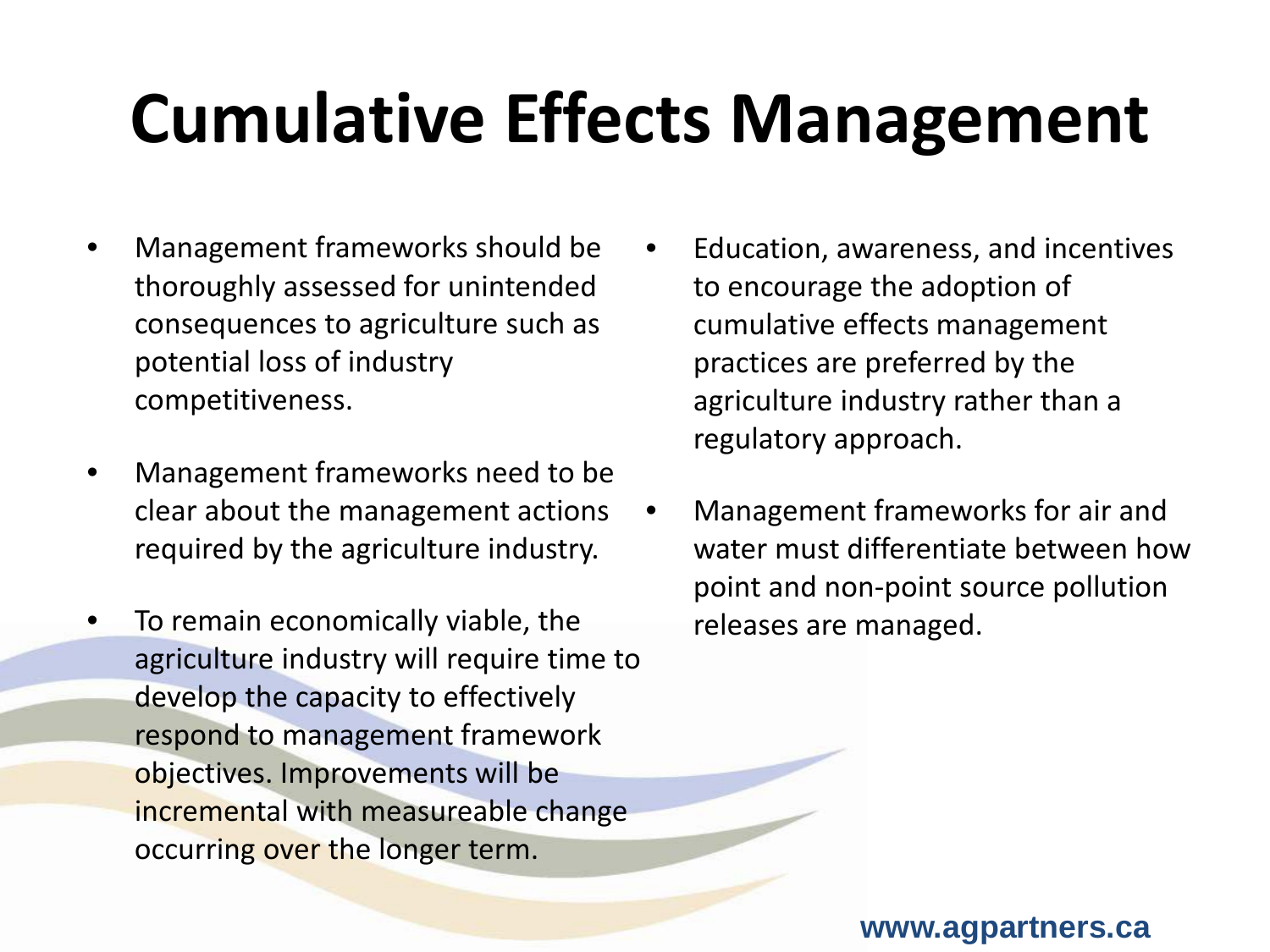# **Water Quality and Quantity**

- Continued access to safe and reliable water supplies is essential for the agriculture industry to sustain future growth and development.
- Water and land-use policies need to take into account future food production needs and opportunities in response to world population growth and emerging economies.
- To remain economically viable, the agriculture industry will require time to develop the capacity to effectively respond to place-based water quality objectives. Improvements will • be incremental with measureable change occurring over the longer term.
- Water quality objectives need to recognize variances in water quality depending on size and origin of rivers and tributaries.
- A flexible water allocation decision-making system is necessary to meet agriculture industry needs and manage the risk of climate variability. To ensure flexibility, water supply management should consider all options including storage, drainage, and distribution.
- Continued efforts by the agriculture industry to increase water conservation, efficiency and productivity are encouraged to achieve future environmental, economic, and social outcomes.
	- Decision-makers need timely and accurate information and tools to make informed choices such as continued development of a comprehensive and accurate groundwater mapping database.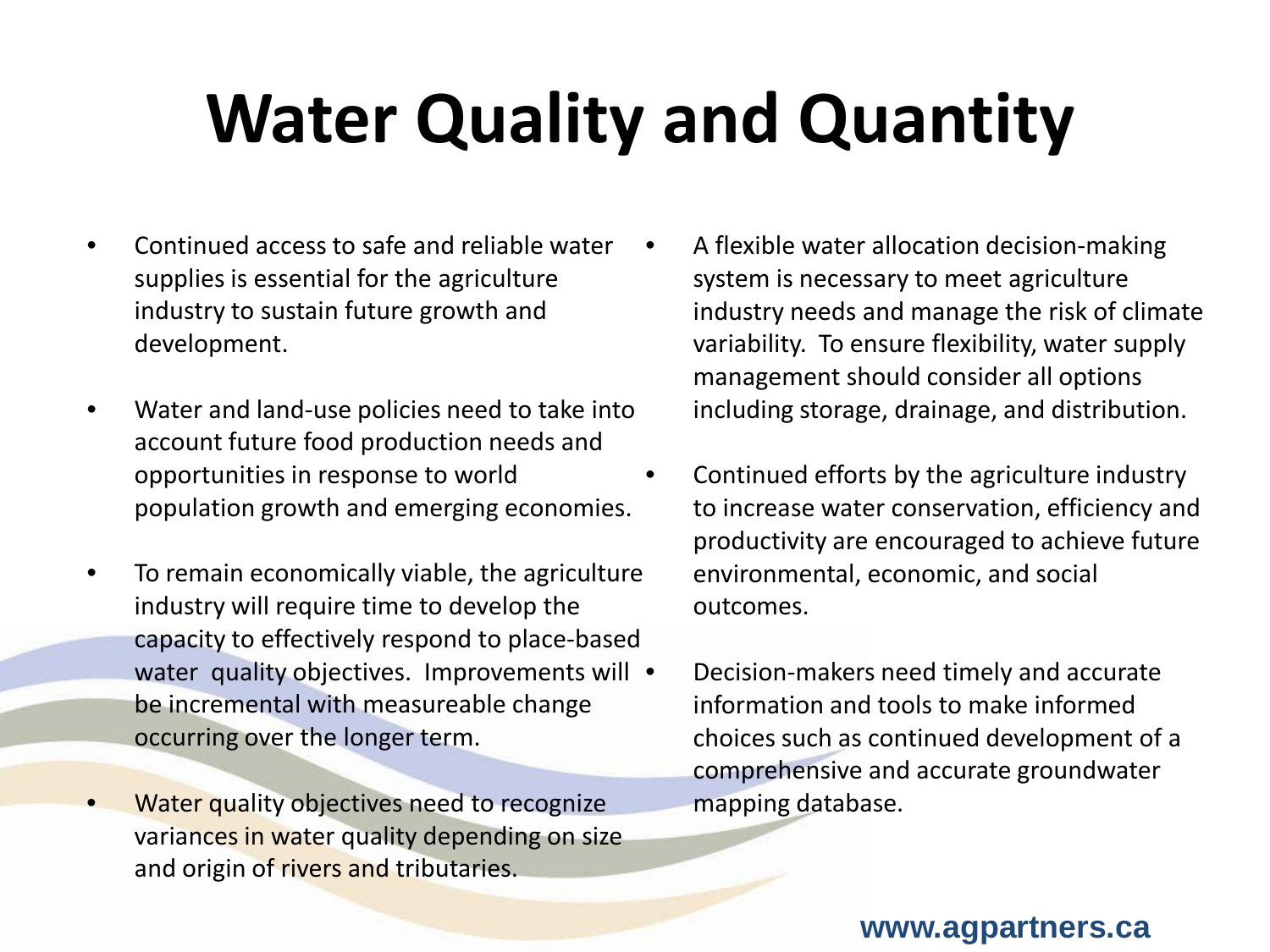# **Water Advisory Team**

- Developed key messages on priority water issues
	- Water Allocation
	- Wetland Policy

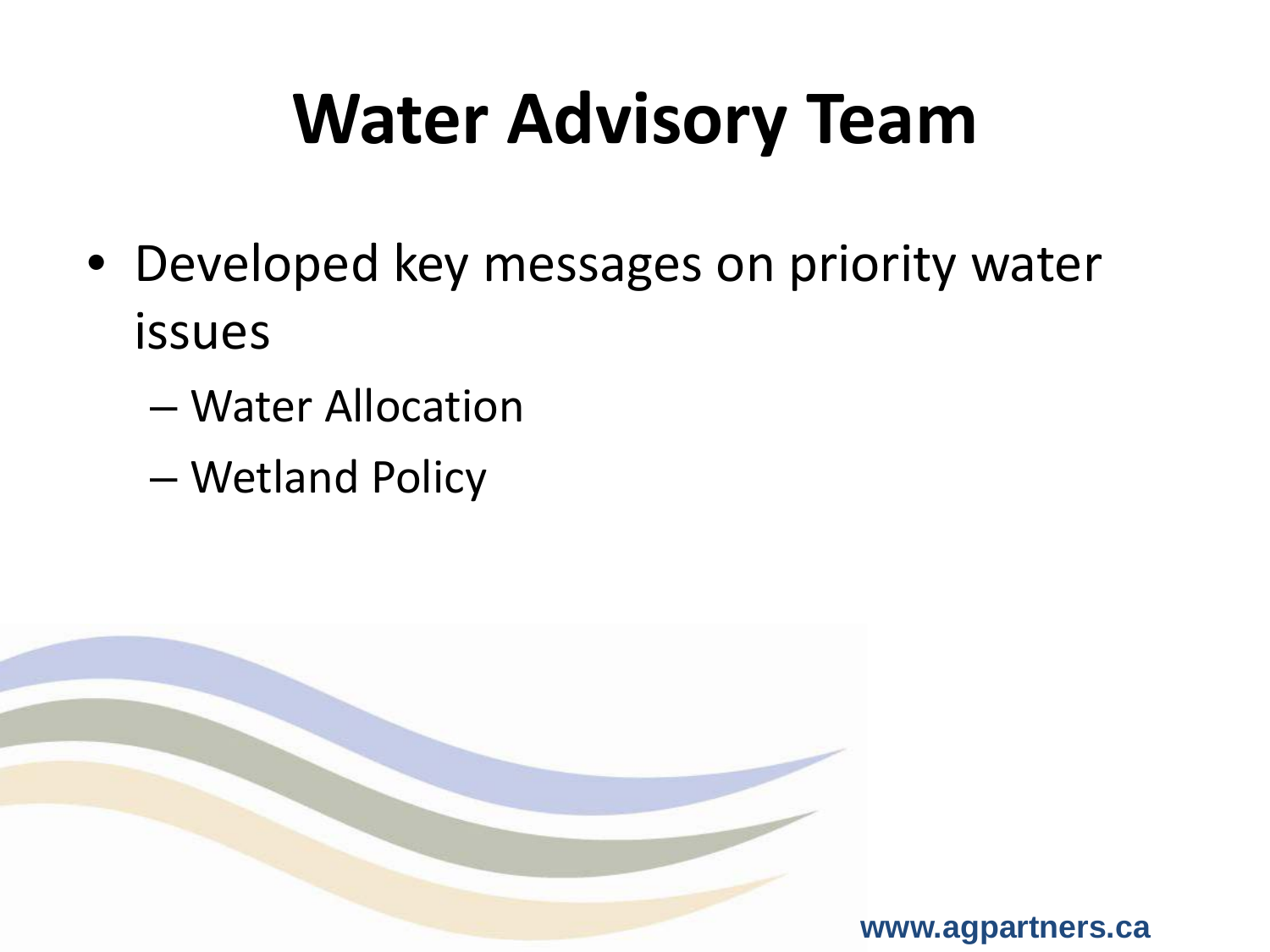# **Water Allocation**

- The current allocation system should be upheld as it provides the agriculture industry with certainty and adequate risk management, recognizing there could be opportunities for improvements in the future.
- Within the allocation system, continued flexibility is necessary to meet agriculture industry needs and manage the risk of climate variability. To ensure flexibility, water supply management should consider all options including storage, drainage, and distribution.
- Agricultural producers need to understand how the allocation system works in order to best use the tools available. Educational opportunities should continue to be made available.
- Continued efforts by the agriculture industry to increase water conservation, efficiency, and productivity are encouraged to achieve future environmental, economic, and social outcomes.
- The water allocation system in the province needs to be managed as an integrated system that considers both surface water and groundwater.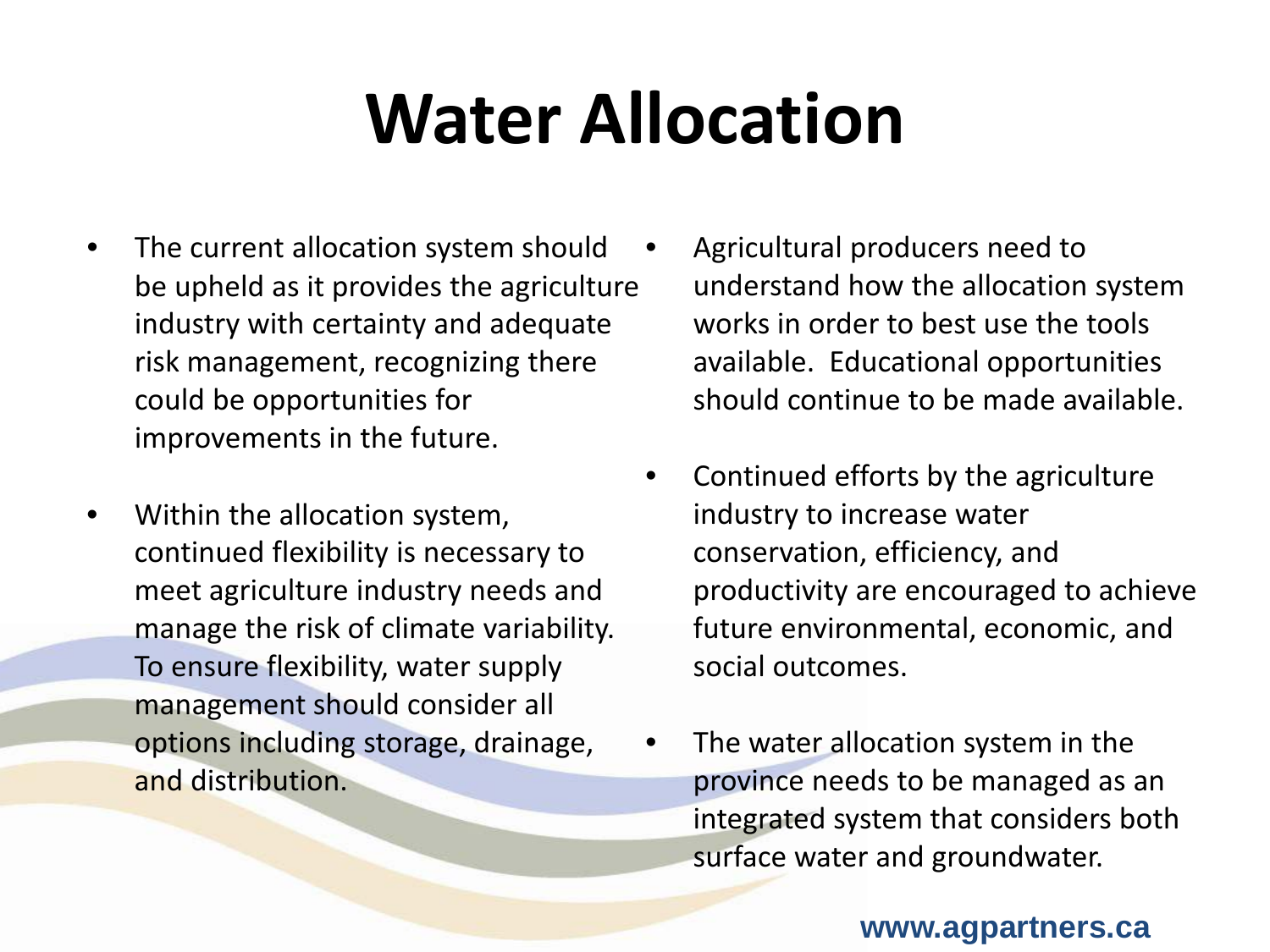# **Wetland Policy and Management**

- Education, awareness and incentives to encourage wetland protection, conservation and restoration are preferred by the agriculture industry rather than a regulatory approach.
- Incentives and programs should be in place to support producers in the protection, conservation and restoration of wetlands.
- Restoration of prairie wetlands must be voluntary and undertaken in partnership between landowners, municipalities and restoration agencies.
- A wetland policy should have clear outcomes and performance measures and needs to be designed so that all industry sectors are treated equitably and fairly.
- Wetlands should be managed in an integrated watershed approach.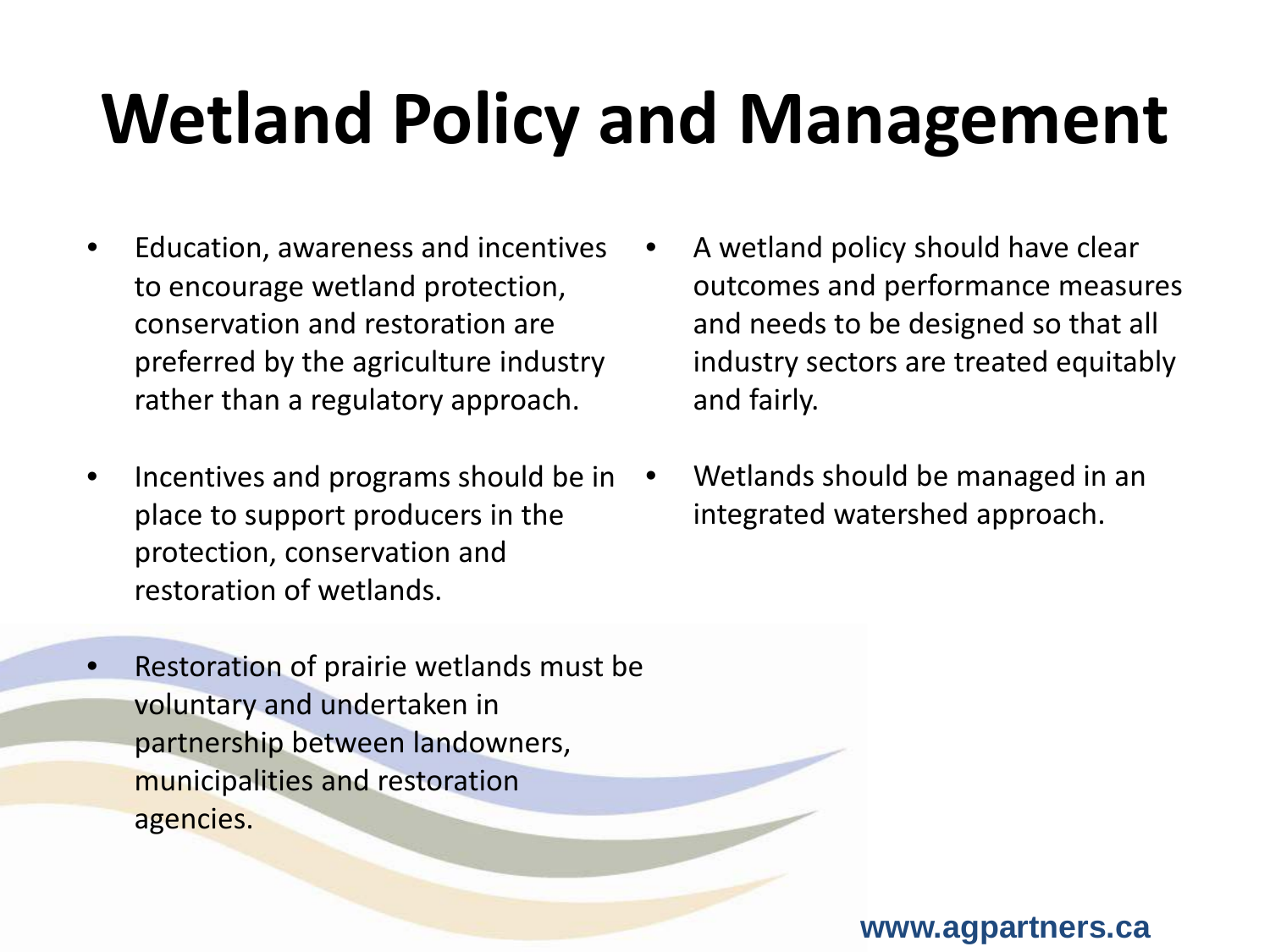## **Ecosystem Services**

- Market-based approaches should be voluntary, respect property interests, and provide business opportunities with net financial advantages for agricultural producers.
- Market-based approaches for the provision of ES should:
	- o establish clearly defined procedures for market participants;
	- o establish fair, science-based, effective, and equitable processes for the valuation and trading of ES;
- o recognize and address if needed, any potential for unintended consequences for the agriculture industry; and
- o be reviewed at least every five years, to ensure the process is reaching its full potential.
- Agricultural producers need access to timely and accurate information, resources and on-farm support to understand how the ES market works, and to identify potential opportunities and risks in order to make informed decisions for their businesses.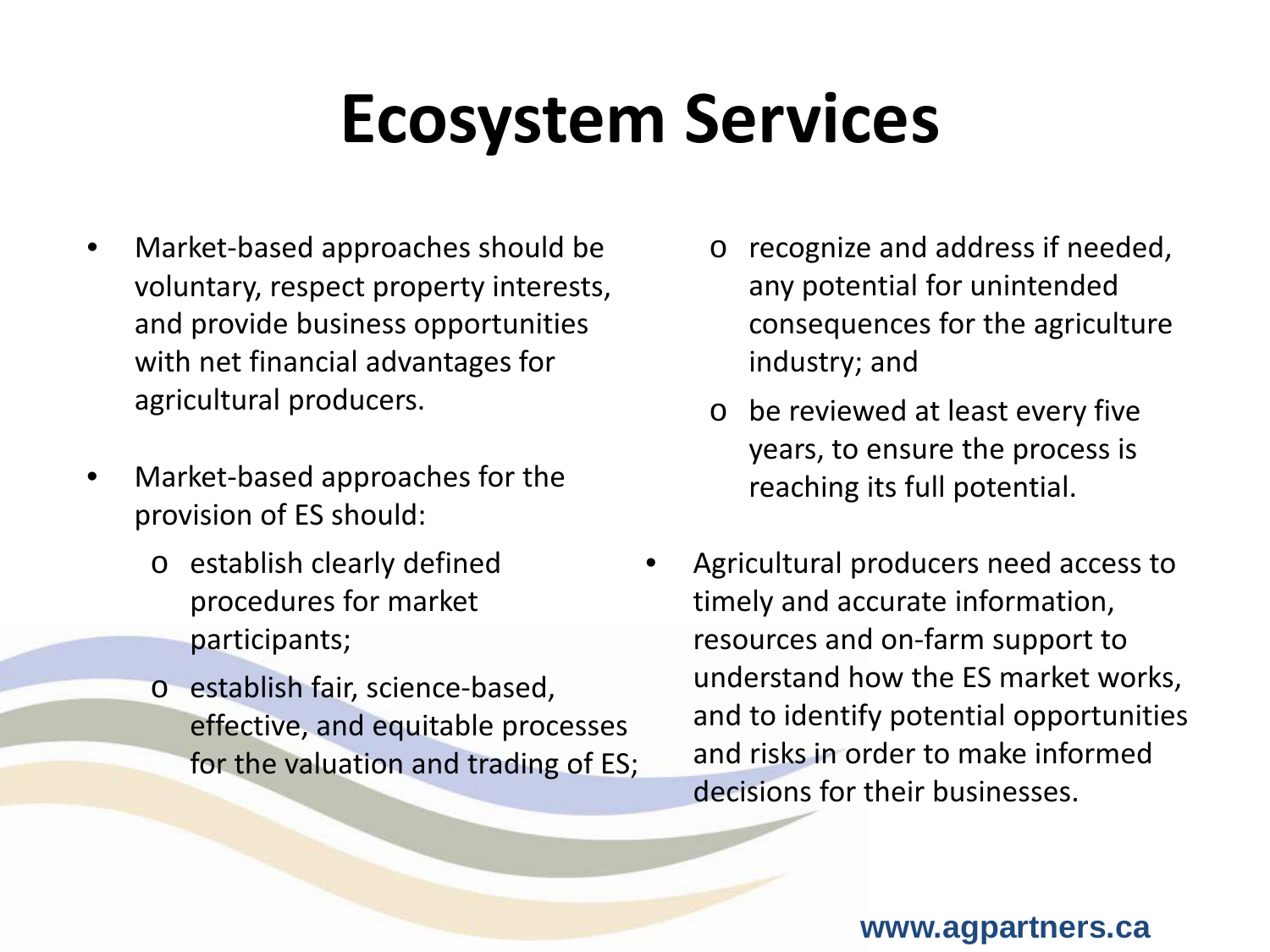# **Going Forward**

- Continue to build awareness and understanding of agri-environmental issues within the agriculture industry
- Ensure the agriculture industry continues to have a credible voice and play a substantial role in planning and development of agrienvironmental policy
- Early and continued engagement with policy makers is critical